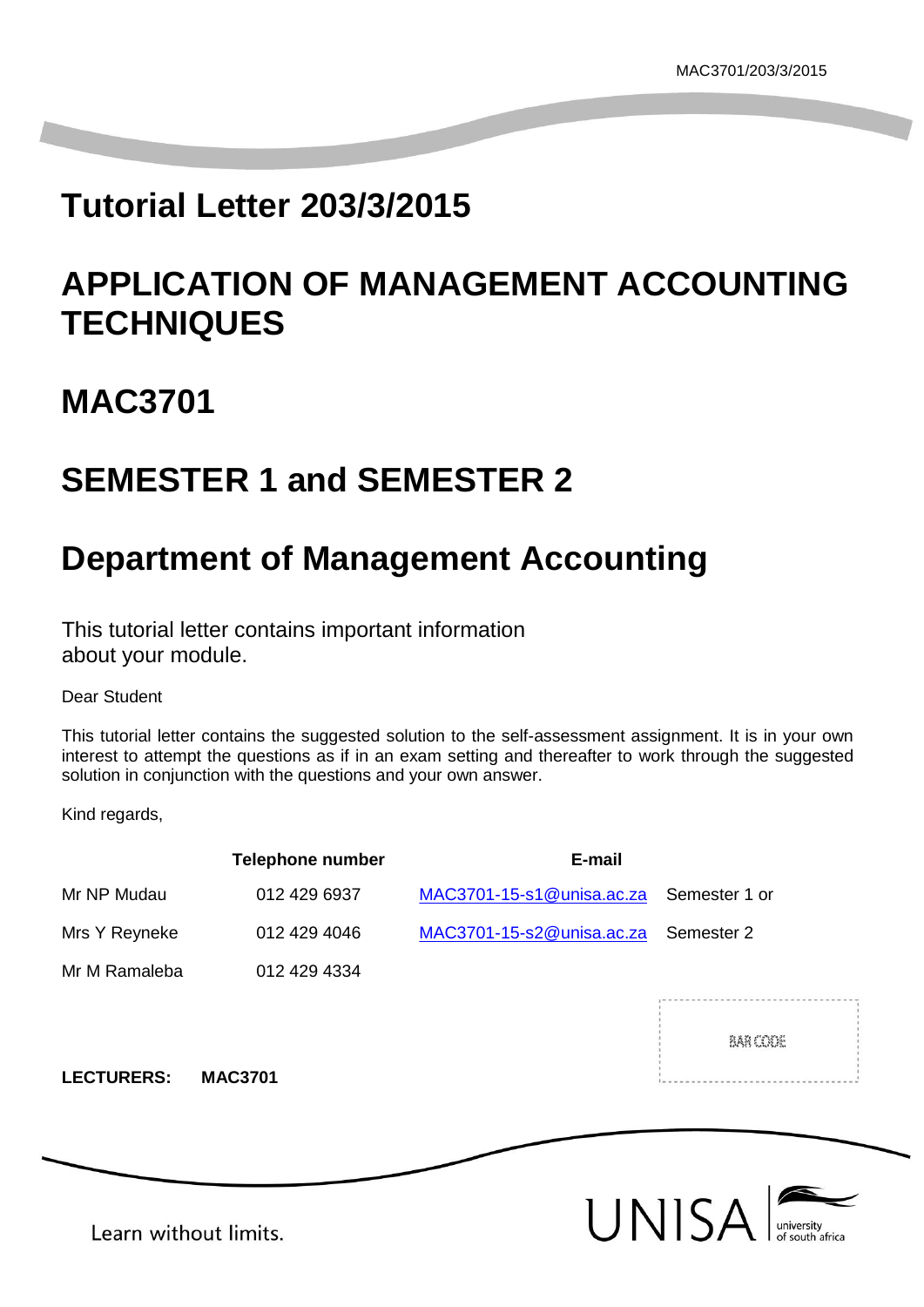**It is important that you have access to MyUnisa and view the MAC3701 site on a regular basis as the lecturers participate actively on MyUnisa. The lecturers will place important announcements on MyUnisa from time to time and it is therefore in students' own best interest to visit the site regularly.**

### **QUESTION 1**

a. Material purchase price variance  $=$   $(SP – AP)$  x AQ purchased

Rubber:

 $(24 - AP)$  x  $(9\ 000 + 44\ 000) = -106\ 000$  $24 - AP = -106000 / 53000$  $24 - AP = -2$ AP = R26 per  $m^2\sqrt{v}$ 

Soft fabric:

 $(15 - AP)$  x  $(10\ 000 + 52\ 000) = 186\ 000$ 15 – AP = 186 000 / 62 000  $15 - AP = 3$  $AP = R12$  per m<sup>2</sup> $\sqrt{}$  (4)



Note:

In this question, materials are bought on a JIT basis and there will therefore be no difference between material quantities purchased and used. Revise what will happen to the materials variances when quantities purchased differ from quantities used.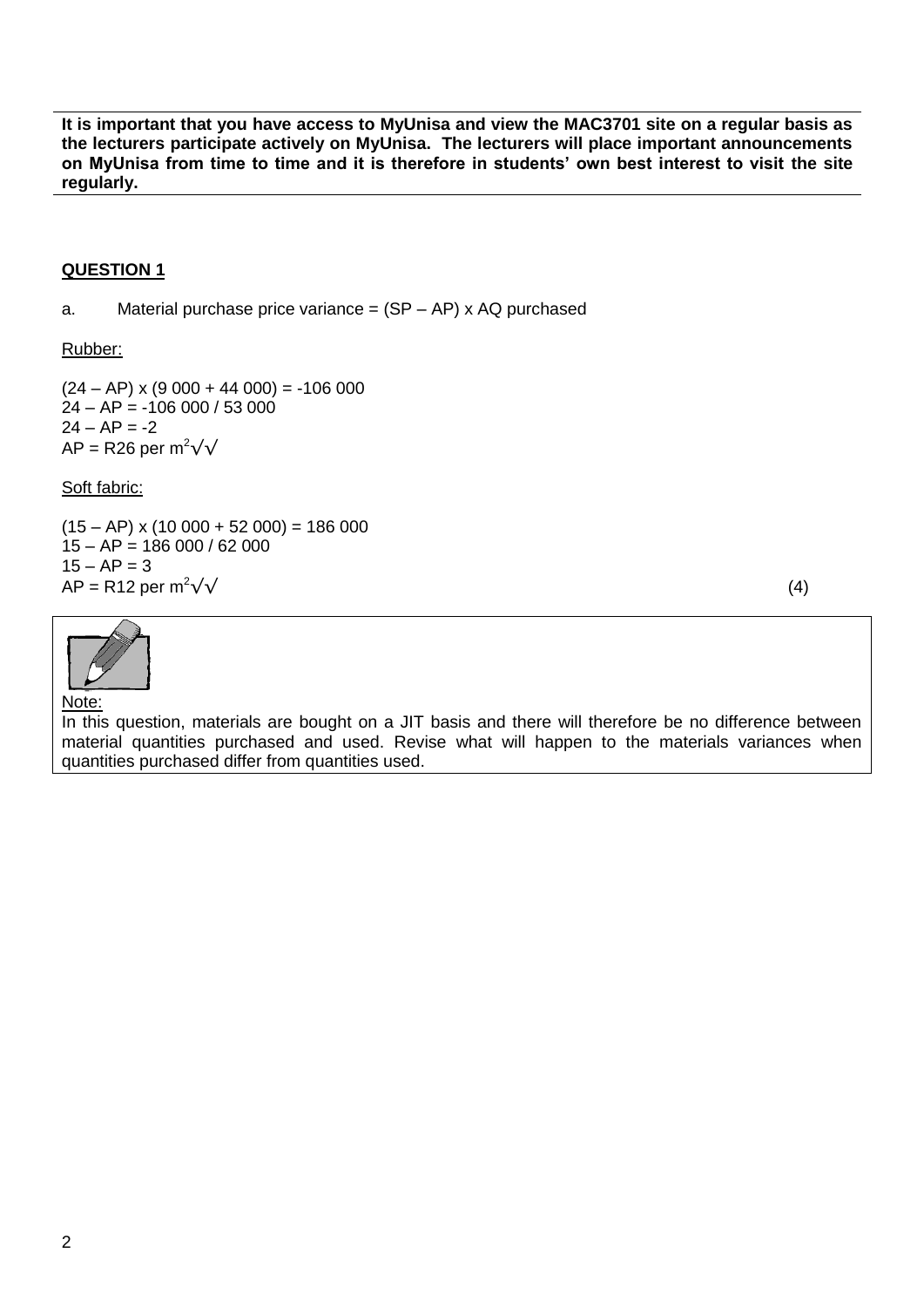| <b>Budgeted profit</b><br>Add/less: Sales margin volume variance (based on standard profit)<br>$Mix$ $\circledcirc$<br>Quantity 4<br>Standard profit<br>Add/less:<br>Sales margin price variance<br>Small mat (180 – 200) x 5 000 $\sqrt{\sqrt{ }}$<br>Regular mat (260 – 250) x 20 000 $\sqrt{\sqrt{ }}$<br>Material purchase price variance<br>Rubber (given)<br>Soft fabric (given)<br>Material mix variance<br>Small mat 5<br>Regular mat 5<br>Material yield variance<br>Small mat 2<br>Regular mat $\oslash$<br>Labour rate variance<br>Small mat <sup>®</sup><br>Regular mat <sup>®</sup><br>Idle time variance<br>Small mat <sup>®</sup><br>Regular mat <sup>®</sup><br>Labour efficiency variance<br>Small mat ®<br>Regular mat ®<br>Variable manufacturing overhead expenditure variance<br>Small mat <b>O</b><br>Regular mat <b>O</b><br>Variable manufacturing overhead efficiency variance<br>Fixed overhead expenditure variance <sup>O</sup> |                                                      | R             |
|-------------------------------------------------------------------------------------------------------------------------------------------------------------------------------------------------------------------------------------------------------------------------------------------------------------------------------------------------------------------------------------------------------------------------------------------------------------------------------------------------------------------------------------------------------------------------------------------------------------------------------------------------------------------------------------------------------------------------------------------------------------------------------------------------------------------------------------------------------------------------------------------------------------------------------------------------------------|------------------------------------------------------|---------------|
|                                                                                                                                                                                                                                                                                                                                                                                                                                                                                                                                                                                                                                                                                                                                                                                                                                                                                                                                                             |                                                      | 1 635 900,00  |
|                                                                                                                                                                                                                                                                                                                                                                                                                                                                                                                                                                                                                                                                                                                                                                                                                                                                                                                                                             |                                                      | 61 350,00(F)  |
|                                                                                                                                                                                                                                                                                                                                                                                                                                                                                                                                                                                                                                                                                                                                                                                                                                                                                                                                                             |                                                      | 6 812,50(A)   |
|                                                                                                                                                                                                                                                                                                                                                                                                                                                                                                                                                                                                                                                                                                                                                                                                                                                                                                                                                             |                                                      | 68 162,50(F)  |
|                                                                                                                                                                                                                                                                                                                                                                                                                                                                                                                                                                                                                                                                                                                                                                                                                                                                                                                                                             |                                                      | 1 697 250,00  |
|                                                                                                                                                                                                                                                                                                                                                                                                                                                                                                                                                                                                                                                                                                                                                                                                                                                                                                                                                             |                                                      | 21 410,00(F)  |
|                                                                                                                                                                                                                                                                                                                                                                                                                                                                                                                                                                                                                                                                                                                                                                                                                                                                                                                                                             |                                                      | 100 000,00(F) |
|                                                                                                                                                                                                                                                                                                                                                                                                                                                                                                                                                                                                                                                                                                                                                                                                                                                                                                                                                             |                                                      | 100 000,00(A) |
|                                                                                                                                                                                                                                                                                                                                                                                                                                                                                                                                                                                                                                                                                                                                                                                                                                                                                                                                                             |                                                      | 200 000,00(F) |
|                                                                                                                                                                                                                                                                                                                                                                                                                                                                                                                                                                                                                                                                                                                                                                                                                                                                                                                                                             |                                                      | 80 000,00(F)  |
|                                                                                                                                                                                                                                                                                                                                                                                                                                                                                                                                                                                                                                                                                                                                                                                                                                                                                                                                                             |                                                      | 106 000,00(A) |
|                                                                                                                                                                                                                                                                                                                                                                                                                                                                                                                                                                                                                                                                                                                                                                                                                                                                                                                                                             |                                                      | 186 000,00(F) |
|                                                                                                                                                                                                                                                                                                                                                                                                                                                                                                                                                                                                                                                                                                                                                                                                                                                                                                                                                             |                                                      | 15 273,00(A)  |
|                                                                                                                                                                                                                                                                                                                                                                                                                                                                                                                                                                                                                                                                                                                                                                                                                                                                                                                                                             |                                                      | 3276,00(A)    |
|                                                                                                                                                                                                                                                                                                                                                                                                                                                                                                                                                                                                                                                                                                                                                                                                                                                                                                                                                             |                                                      | 11 997,00(A)  |
|                                                                                                                                                                                                                                                                                                                                                                                                                                                                                                                                                                                                                                                                                                                                                                                                                                                                                                                                                             |                                                      | 161 727,00(A) |
|                                                                                                                                                                                                                                                                                                                                                                                                                                                                                                                                                                                                                                                                                                                                                                                                                                                                                                                                                             |                                                      | 47 724,00(A)  |
|                                                                                                                                                                                                                                                                                                                                                                                                                                                                                                                                                                                                                                                                                                                                                                                                                                                                                                                                                             |                                                      | 114 003,00(A) |
|                                                                                                                                                                                                                                                                                                                                                                                                                                                                                                                                                                                                                                                                                                                                                                                                                                                                                                                                                             |                                                      | 108 000,00(A) |
|                                                                                                                                                                                                                                                                                                                                                                                                                                                                                                                                                                                                                                                                                                                                                                                                                                                                                                                                                             |                                                      | 16 200,00(A)  |
|                                                                                                                                                                                                                                                                                                                                                                                                                                                                                                                                                                                                                                                                                                                                                                                                                                                                                                                                                             |                                                      | 91 800,00(A)  |
|                                                                                                                                                                                                                                                                                                                                                                                                                                                                                                                                                                                                                                                                                                                                                                                                                                                                                                                                                             |                                                      | 43 200,00(F)  |
|                                                                                                                                                                                                                                                                                                                                                                                                                                                                                                                                                                                                                                                                                                                                                                                                                                                                                                                                                             |                                                      | 6 480,00(F)   |
|                                                                                                                                                                                                                                                                                                                                                                                                                                                                                                                                                                                                                                                                                                                                                                                                                                                                                                                                                             |                                                      | 36 720,00(F)  |
|                                                                                                                                                                                                                                                                                                                                                                                                                                                                                                                                                                                                                                                                                                                                                                                                                                                                                                                                                             |                                                      | 48 800,00(F)  |
|                                                                                                                                                                                                                                                                                                                                                                                                                                                                                                                                                                                                                                                                                                                                                                                                                                                                                                                                                             |                                                      | 3680,00(A)    |
|                                                                                                                                                                                                                                                                                                                                                                                                                                                                                                                                                                                                                                                                                                                                                                                                                                                                                                                                                             |                                                      | 52 480,00(F)  |
|                                                                                                                                                                                                                                                                                                                                                                                                                                                                                                                                                                                                                                                                                                                                                                                                                                                                                                                                                             |                                                      | 2 500,00(A)   |
|                                                                                                                                                                                                                                                                                                                                                                                                                                                                                                                                                                                                                                                                                                                                                                                                                                                                                                                                                             |                                                      | 7 500,00(F)   |
|                                                                                                                                                                                                                                                                                                                                                                                                                                                                                                                                                                                                                                                                                                                                                                                                                                                                                                                                                             |                                                      | 10 000,00(A)  |
|                                                                                                                                                                                                                                                                                                                                                                                                                                                                                                                                                                                                                                                                                                                                                                                                                                                                                                                                                             |                                                      |               |
|                                                                                                                                                                                                                                                                                                                                                                                                                                                                                                                                                                                                                                                                                                                                                                                                                                                                                                                                                             |                                                      | 19 740,00(A)  |
|                                                                                                                                                                                                                                                                                                                                                                                                                                                                                                                                                                                                                                                                                                                                                                                                                                                                                                                                                             | Fixed overhead volume capacity variance <sup>o</sup> | 6 180,00(A)   |
| Fixed overhead volume efficiency variance <sup>®</sup>                                                                                                                                                                                                                                                                                                                                                                                                                                                                                                                                                                                                                                                                                                                                                                                                                                                                                                      |                                                      | 62 830,00(F)  |

b.

Actual profit 1 718 660,00



Note: Also revise what to do when a business uses a standard variable costing system.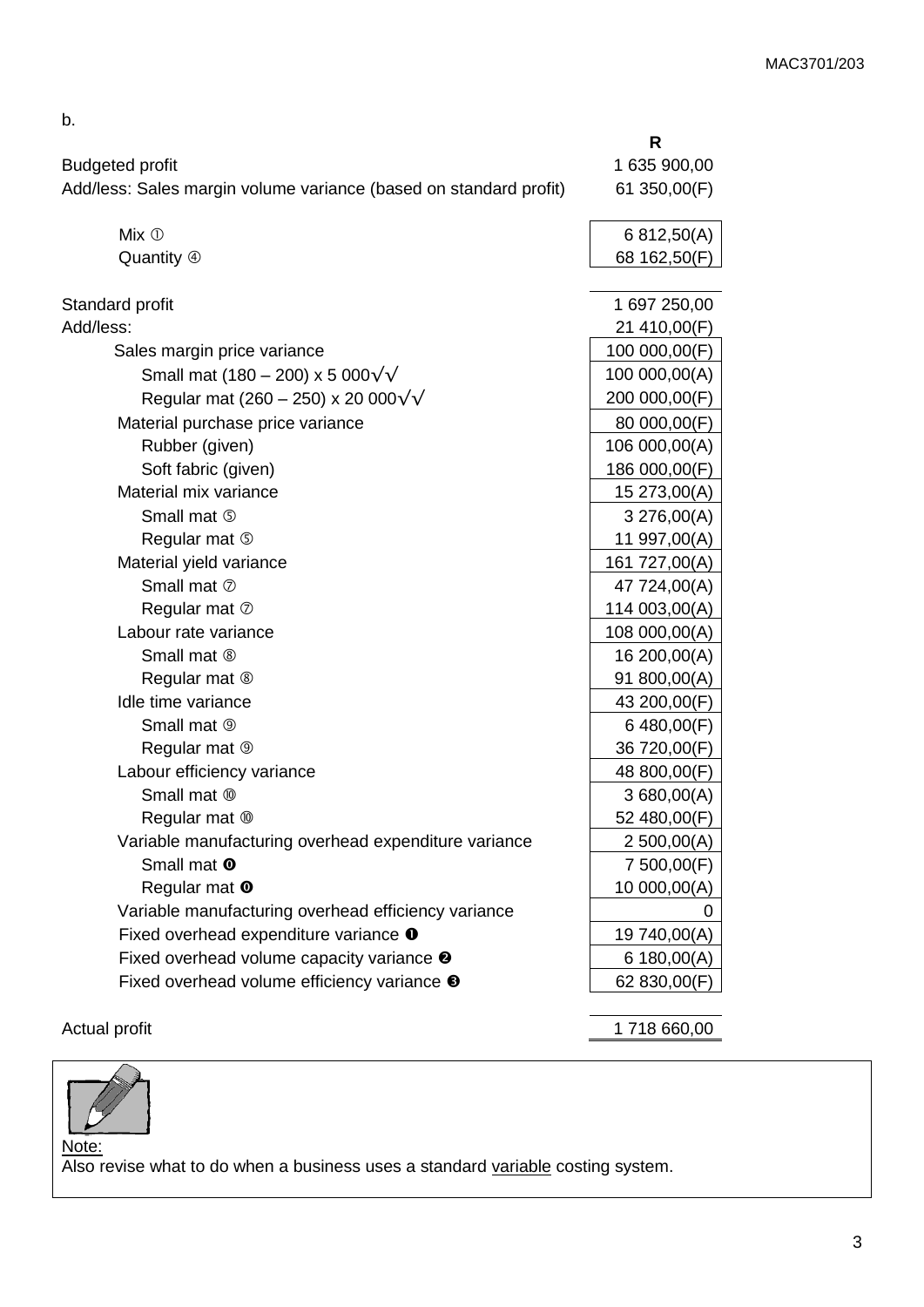# Calculations:

# Sales margin mix variance (based on standard profit) √√√√

|         | <b>Actual sales volume</b> | <b>Actual</b><br>sales<br>volume in<br>budgeted<br>proportions | <b>Difference</b><br>in units | <b>Standard</b><br>profit | Sales margin<br>mix variance |
|---------|----------------------------|----------------------------------------------------------------|-------------------------------|---------------------------|------------------------------|
|         | (units)                    | (units)                                                        |                               | (R)                       | (R)                          |
| Small   | 5 0 0 0                    | 6 250 <sup>2</sup>                                             | 250)                          | 72,25 <sup>3</sup>        | 90 312,50(A)                 |
| Regular | 20 000                     | 18750 <sup>2</sup>                                             | 1 250                         | 66,80 <sup>3</sup>        | 83 500,00(F)                 |
|         | 25 000                     | 25 000                                                         |                               |                           | 6 812,50(A)                  |

## Budgeted proportions

Small:  $1/(1+3) = \frac{1}{4} = 25\%$ Regular: 100% - 25% = 75%

Actual sales volume in budgeted proportions

Small: 25% x 25 000 = 6 250 units Regular: 75% x 25 000 = 18 750 units

### Standard profit calculations:

Fixed manufacturing overhead recovery rate = 896 100 / 8 700 = R103 per productive direct labour hour√

# Small mat:

|                                             | R        |
|---------------------------------------------|----------|
| Selling price                               | 200,00   |
| Direct materials $(36 + 27)$                | (63,00)  |
| Direct labour                               | (20,00)  |
| Variable manufacturing overheads            | (19,00)  |
| Fixed manufacturing overheads (103 x 15/60) | (25, 75) |
| Standard profit                             | 72,25    |
| √√                                          |          |
| Regular mat:                                |          |
|                                             | R        |
| Selling price                               | 250,00   |
| Direct materials $(48 + 37,50)$             | (85, 50) |
| Direct labour                               | (32,00)  |
| Variable manufacturing overheads            | (24, 50) |
| Fixed manufacturing overheads (103 x 24/60) | (41,20)  |
| Standard profit                             | 66,80    |
| $\sqrt{}$                                   |          |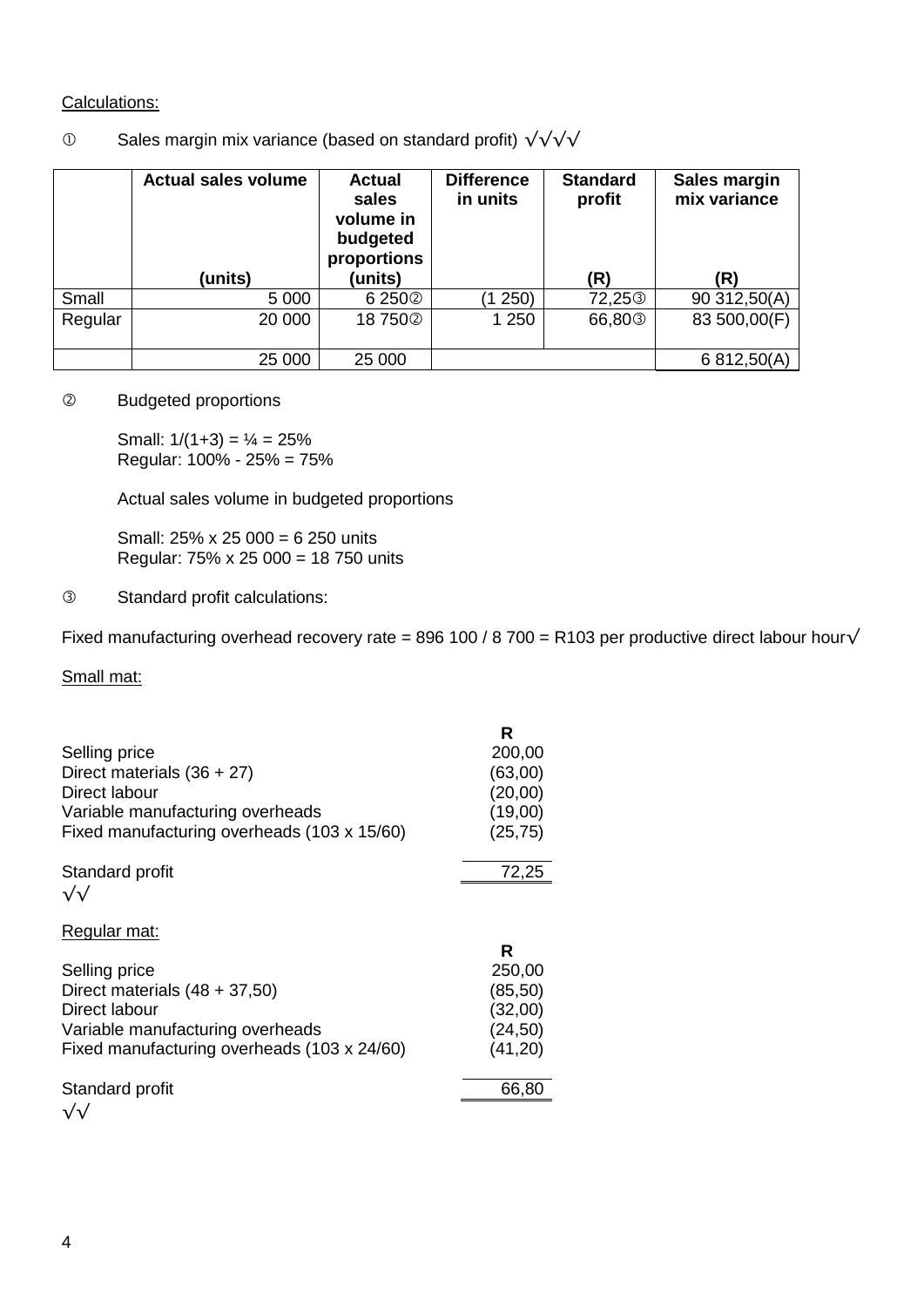# Sales quantity variance (based on standard profit) √√√√

|         | <b>Actual sales volume</b><br>in budgeted<br>proportion | <b>Budgeted</b><br>sales<br>volume | <b>Difference</b><br>in units | <b>Standard</b><br>profit | <b>Sales quantity</b><br>variance |
|---------|---------------------------------------------------------|------------------------------------|-------------------------------|---------------------------|-----------------------------------|
|         | (units)                                                 | (units)                            |                               | (R)                       | (R)                               |
| Small   | 6250 <sup>2</sup>                                       | 24 000 x                           | 250                           | 72,25 <sup>3</sup>        | 18 062,50(F)                      |
|         |                                                         | $1/(1+3)$                          |                               |                           |                                   |
|         |                                                         | $= 6000$                           |                               |                           |                                   |
| Regular | 18750 <sup>2</sup>                                      | 24 000 x                           | 750                           | 66,80 <sup>3</sup>        | 50 100,00(F)                      |
|         |                                                         | $3/(1+3)$                          |                               |                           |                                   |
|         |                                                         | $= 18000$                          |                               |                           |                                   |
|         | 25 000                                                  | 24 000                             |                               |                           | 68 162,50(F)                      |

Material mix variance: Small mat√√

|                | Actual usage in<br>standard mix<br>proportions        | <b>Actual</b><br>usage in<br>actual<br>proportions | <b>Difference</b><br>in usage | <b>Standard</b><br>price | <b>Mix variance</b> |
|----------------|-------------------------------------------------------|----------------------------------------------------|-------------------------------|--------------------------|---------------------|
|                | (m <sup>2</sup> )                                     | $\textsf{(m}^2\textsf{)}$                          | (m2)                          | (R per $m^2$ )           | (R)                 |
| Rubber         | 19 000 x 1,5/3,3 <sup>6</sup><br>$= 8636$ (rounded)   | 9 0 0 0                                            | (364)                         | 24                       | 8736,00(A)          |
| Soft<br>fabric | 19 000 x 1,8/3,3 <sup>6</sup><br>$= 10$ 364 (rounded) | 10 000                                             | 364                           | 15                       | 5460,00(F)          |
|                |                                                       | 19 000                                             |                               |                          | 3276,00(A)          |

Material mix variance: Regular mat√√

|                | Actual usage in<br>standard mix<br>proportions       | <b>Actual</b><br>usage in<br>actual<br>proportions | <b>Difference</b><br>in usage | <b>Standard</b><br>price | <b>Mix variance</b> |
|----------------|------------------------------------------------------|----------------------------------------------------|-------------------------------|--------------------------|---------------------|
|                | (m <sup>2</sup> )                                    | (m <sup>2</sup> )                                  | (m2)                          | (R per m <sup>2</sup> )  | (R)                 |
| Rubber         | 96 000 x 2/4,5 <sup>6</sup><br>$= 42667$ (rounded)   | 44 000                                             | (1333)                        | 24                       | 31 992,00(A)        |
| Soft<br>fabric | 96 000 x 2,5/4,5 <sup>6</sup><br>$=53$ 333 (rounded) | 52 000                                             | 1 3 3 3                       | 15                       | 19 995,00(F)        |
|                |                                                      | 96 000                                             |                               |                          | 11 997,00(A)        |

Standard usage

Small mat: Rubber:  $36/24 = 1,5 \text{ m}^2$ Soft fabric:  $27/15 = 1,8 \text{ m}^2$ Total:  $1,5 + 1,8 = 3,3$  m<sup>2</sup>

Regular mat: Rubber:  $48/24 = 2 m<sup>2</sup>$ Soft fabric:  $37,50/15 = 2,5$  m<sup>2</sup> Total:  $2 + 2,5 = 4,5$  m<sup>2</sup>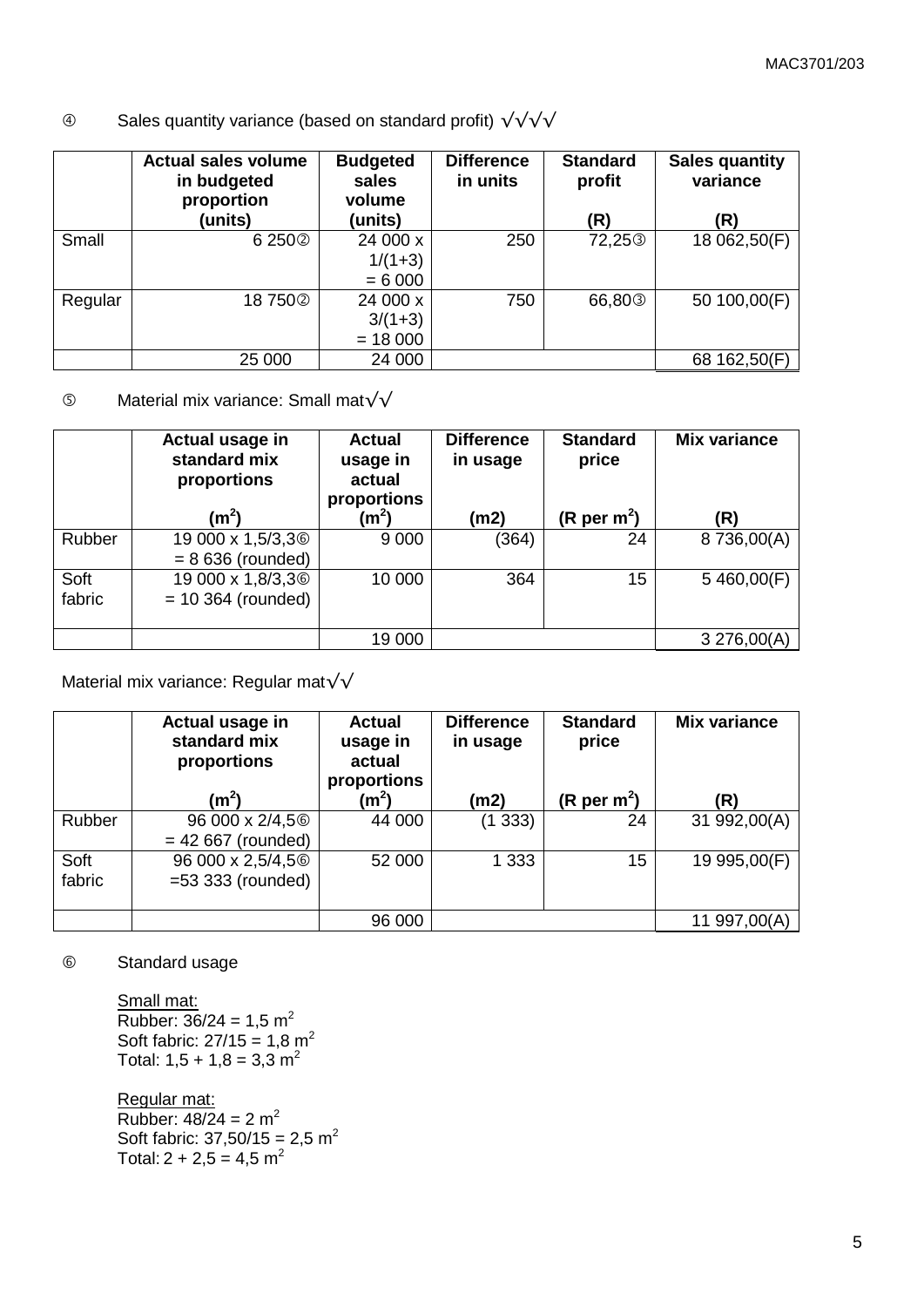# Material yield variance: Small mat√√

|                | Input allowed for<br>actual output   | <b>Actual usage</b><br>in standard<br>mix<br>proportions | <b>Difference</b><br>in yield | <b>Standard</b><br>price | <b>Yield variance</b> |
|----------------|--------------------------------------|----------------------------------------------------------|-------------------------------|--------------------------|-----------------------|
|                | (m <sup>2</sup> )                    | $(\mathsf{m}^2)$                                         | (m <sup>2</sup> )             | (R per m <sup>2</sup> )  | (R)                   |
| Rubber         | 1,56 x 5 000<br>$= 7500$             | 8636 <sup>(5)</sup>                                      | (1136)                        | 24                       | 27 264(A)             |
| Soft<br>fabric | 1,8 <sup>6</sup> x 5 000<br>$= 9000$ | 10 364 <sup>(5)</sup>                                    | (1364)                        | 15                       | 20460(A)              |
|                |                                      | 19 000                                                   |                               |                          | 47 724(A)             |

Material yield variance: Regular mat√√

|                | Input allowed for<br>actual output<br>(m <sup>2</sup> ) | <b>Actual</b><br>usage in<br>standard<br>mix<br>proportions<br>$\rm (m^2)$ | <b>Difference</b><br>in yield<br>(m <sup>2</sup> ) | <b>Standard</b><br>price<br>(R per m <sup>2</sup> ) | <b>Yield variance</b><br>(R) |
|----------------|---------------------------------------------------------|----------------------------------------------------------------------------|----------------------------------------------------|-----------------------------------------------------|------------------------------|
| Rubber         | 26 x 20 000<br>$= 40000$                                | 42 667                                                                     | (2667)                                             | 24                                                  | 64 008(A)                    |
| Soft<br>fabric | 2,56 x 20 000<br>$= 50000$                              | 53 333                                                                     | (3333)                                             | 15                                                  | 49 995(A)                    |
|                |                                                         | 96 000                                                                     |                                                    |                                                     | 114 003(A)                   |

# Labour rate variance√√

|         | <b>Standard rate per</b><br>clock hour | <b>Actual rate</b><br>per clock<br>hour | <b>Difference</b><br>in rate | <b>Actual clock hours</b>              | Labour rate<br>variance |
|---------|----------------------------------------|-----------------------------------------|------------------------------|----------------------------------------|-------------------------|
| Small   | $(20/0, 25)$ # x 0,9<br>$= R72$        | <b>R84</b>                              | R <sub>12</sub>              | 1 296/(9 000 - 360) x<br>$9000 = 1350$ | 16200(A)                |
| Regular | $(32/0,4)$ # x 0,9<br>$= R72$          | R84                                     | R <sub>12</sub>              | $9000 - 1350$<br>$= 7650$              | 91 800(A)               |
|         |                                        |                                         |                              |                                        | 108 000(A)              |

# 15/60 and 24/60

Idle time variance√√√√

|         | <b>Standard allowed</b><br>idle time %<br>applied to actual<br>clock hours | <b>Actual</b><br>productive<br>hours    | <b>Difference</b><br>in<br>productive<br>hours | <b>Standard work hour</b><br>rate per productive<br>hour | <b>Idle time</b><br>variance<br>R |
|---------|----------------------------------------------------------------------------|-----------------------------------------|------------------------------------------------|----------------------------------------------------------|-----------------------------------|
| Small   | 1 350 x 90%<br>$= 1215$                                                    | 1 2 9 6                                 | (81)                                           | $20/0,25 = R80$                                          | 6480(F)                           |
| Regular | 7650 x 90%<br>$= 6885$                                                     | $(9000 - 360)$ -<br>1 2 9 6<br>$= 7344$ | (459)                                          | $32/0.4 = R80$                                           | 36 720(F)                         |
|         |                                                                            |                                         |                                                |                                                          | 43 200(F)                         |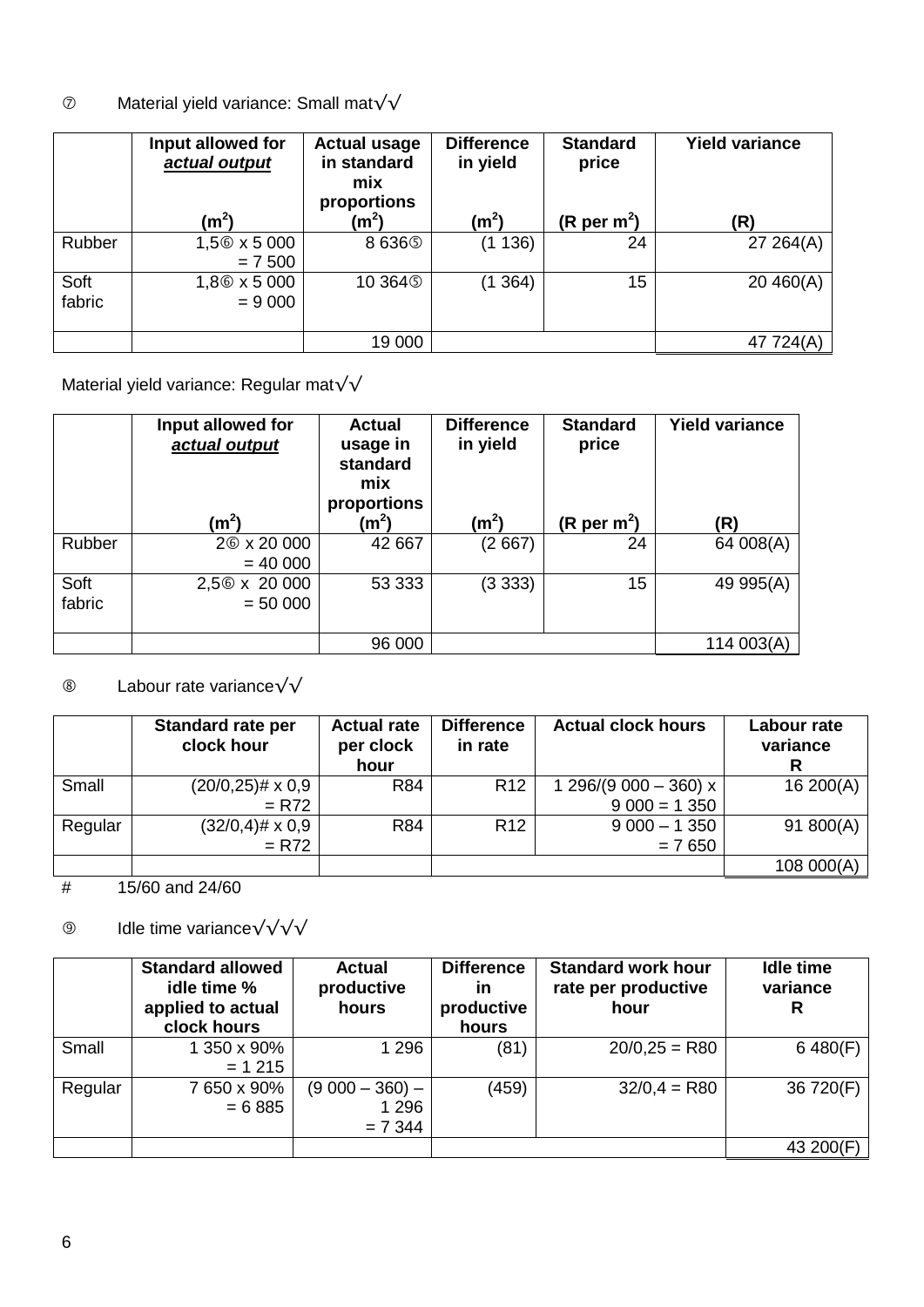### Efficiency variance√√√

|         | <b>Standard</b><br>productive hours<br>allowed for actual<br>output | <b>Actual</b><br>productive<br>hours | <b>Difference</b><br>in<br>productive<br>hours | <b>Standard rate per</b><br>productive hour | <b>Efficiency</b><br>variance<br>R |
|---------|---------------------------------------------------------------------|--------------------------------------|------------------------------------------------|---------------------------------------------|------------------------------------|
| Small   | $0,25 \times 5000$<br>$= 1250$                                      | 1296 <sup>®</sup>                    | (46)                                           | R80 <sup>®</sup>                            | 3680(A)                            |
| Regular | $0.4 \times 20000$<br>$= 8000$                                      | 7 344 <sup>(9)</sup>                 | 656                                            | R80 <sup>®</sup>                            | 52 480(F)                          |
|         |                                                                     |                                      |                                                |                                             | 48 800(F)                          |

 $\bullet$  Variable manufacturing overhead expenditure variance $\sqrt{\sqrt{ }}$ 

|         | <b>Standard variable</b><br>manufacturing<br>overheads for<br>allowed for<br>actual input<br>volume | <b>Actual variable</b><br>manufacturing<br>overheads |                      |
|---------|-----------------------------------------------------------------------------------------------------|------------------------------------------------------|----------------------|
| Small   | 19,00 x 5 000                                                                                       | 17,50 x 5 000                                        | R7 500(F)            |
|         | units = $R95000$                                                                                    | $=$ R87 500                                          |                      |
| Regular | 24,50 x 20 000                                                                                      | $25,00 \times 20000 =$                               | R10 000(A)           |
|         | units = $R490000$                                                                                   | R500 000                                             |                      |
|         |                                                                                                     |                                                      | R <sub>2</sub> 500(A |

- $\bullet$  Fixed overhead expenditure variance√  $=$ BFO – AFO = 896 100 – 915 840  $=$  R19 740 (A)
- $\Theta$  Fixed overhead volume capacity variance $\sqrt{\sqrt{ }}$  $=$  (Actual input hours – budgeted input hours) x standard fixed overhead rate  $=$  ([1 296 + 7 344]\*\* – 8 700) x 1033  $= (8640 - 8700) \times 103$  $=$  R6 180(A)

\*\* or simply 9 000 - 360

Fixed overhead volume efficiency variance√√√

 $=$  (Standard input hours allowed for actual production – actual input hours) x standard fixed overhead rate

- $= ([5 000 \times 0.25] + [20 000 \times 0.4] [9 000 360]) \times 103$
- $= (1 250 + 8 000 8 640) \times 103$
- $=$  R62 830(F)

(42)



Note: Our fixed overheads in this question are based on productive labour hours, so we simply use this as a basis and ignore clock hours and idle time here.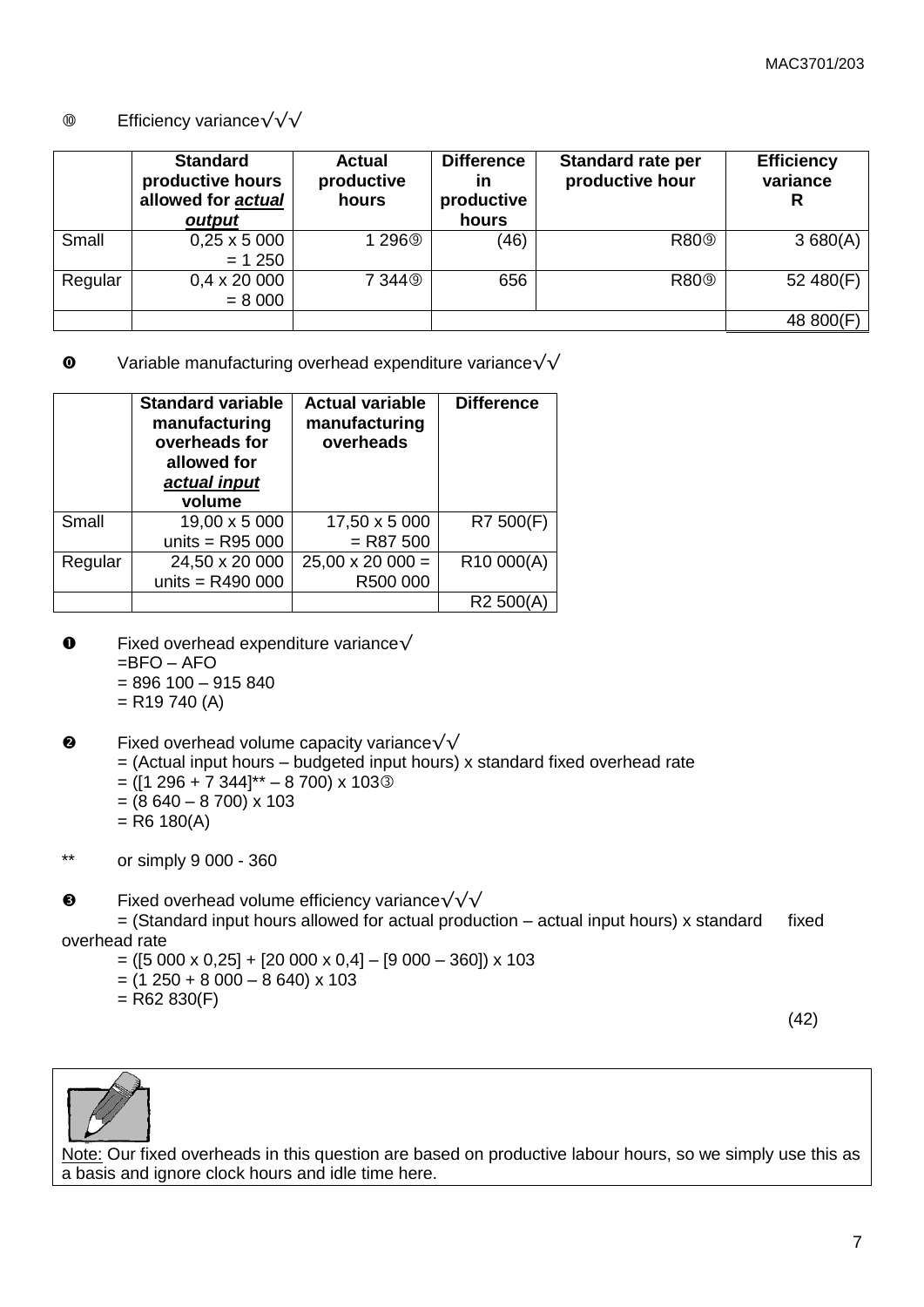

If you had to calculate **budgeted** profit yourself, your calculation would be as follows:

|                                                                               | R         |
|-------------------------------------------------------------------------------|-----------|
| Sales (6 000 x 200) + (18 000 x 250)                                          | 5700000   |
| Less: Cost of sales                                                           | (4064100) |
| Direct materials $((36 + 27) \times 6\,000) + (48 + 37,50) \times 18\,000$    | 1917000   |
| Direct labour (20 x 6 000) + (32 x 18 000)                                    | 696 000   |
| Variable manufacturing overheads $(19 \times 6\,000) + (24.5 \times 18\,000)$ | 555 000   |
| Fixed manufacturing overheads                                                 | 896 100   |
|                                                                               |           |
| Profit                                                                        | 1 635 900 |

If you had to calculate **standard** profit yourself, your calculation would be as follows:

 $(5000 \times 72,25\circledcirc) + (20000 \times 66,80\circledcirc) = R1697250$ 

If you had to calculate **actual** profit yourself, your calculation would be as follows:

|                                                                            | R         |
|----------------------------------------------------------------------------|-----------|
| Sales (5 000 x 180) + (20 000 x 260)                                       | 6 100 000 |
| Less: Cost of sales                                                        | (4381340) |
| Direct materials $(9\ 000 + 44\ 000) \times R26$ (from (a))                | 2 122 000 |
| $+$ (10 000 + 52 000) x R12 (from (a))                                     |           |
| Direct labour (9000 x 84)                                                  | 756 000   |
| Variable manufacturing overheads $(5000 \times 17,50) + (20000 \times 25)$ | 587 500   |
| Fixed manufacturing overheads                                              | 915 840   |
| Profit                                                                     | 1 718 660 |

# **QUESTION 2**

# **PART A**

**(a) Calculation of actual breakeven sales units for 2014**

| Breakeven sales | $=$ | Fixed costs           |
|-----------------|-----|-----------------------|
|                 |     | Contribution per unit |

$$
= \frac{R1\,500\,250}{R637,600}
$$

 $= 2352,96$ ≈ 2 353 units (rounded up) √^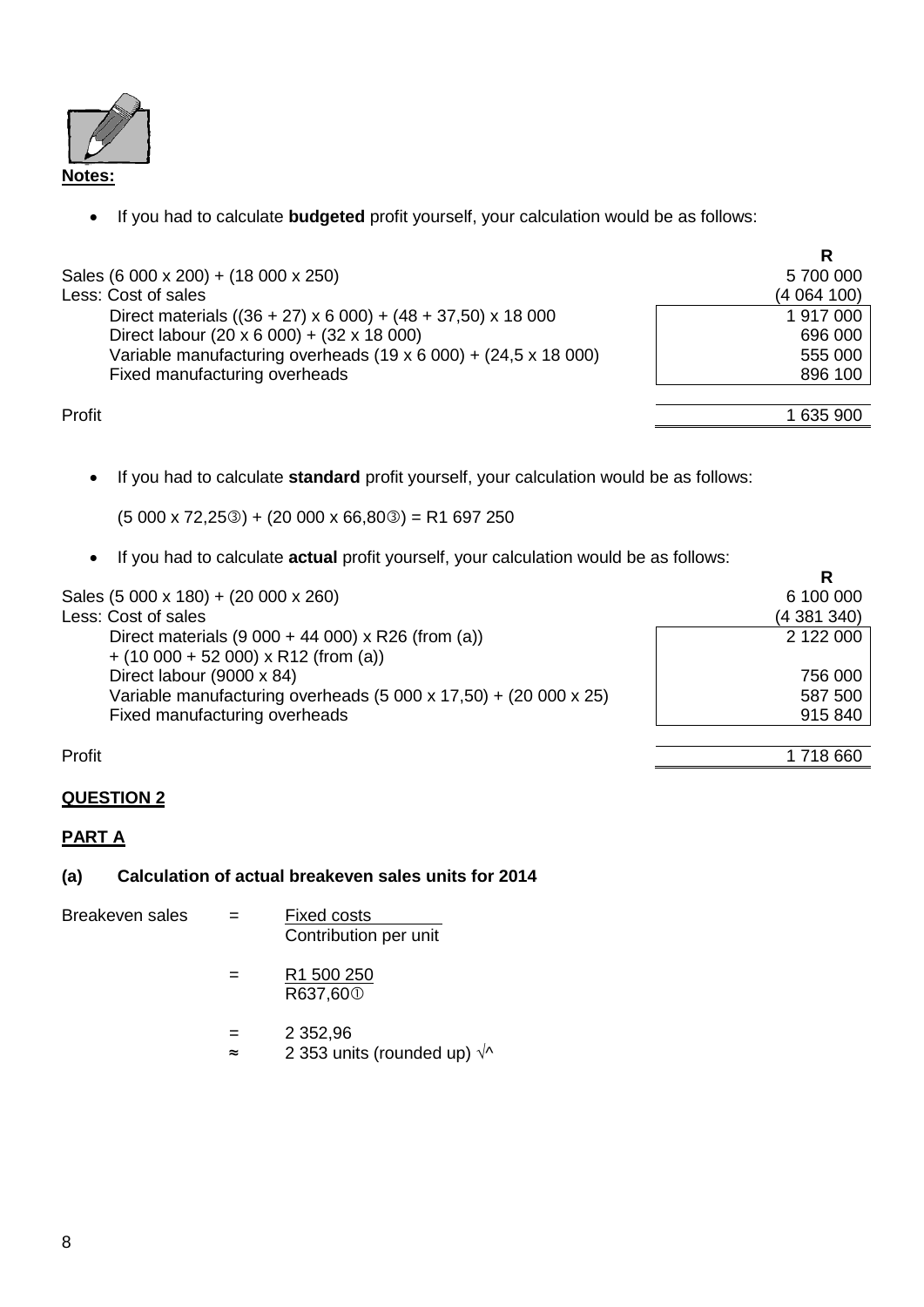(5)

(1)

### Calculation of contribution per unit

|                                                       | R        |            |
|-------------------------------------------------------|----------|------------|
| Selling price (R88 000 000 $\div$ 80 000 suitcases)   | 1 100,00 | $\wedge$   |
| <b>Less: Variable costs</b>                           |          |            |
| Material                                              |          |            |
| R19 090 000 $\div$ 83 000kg = R230 per kg             |          |            |
| R230 x 81 050kg = R18 641 500 $\div$ 80 000 suitcases |          | $\sqrt{v}$ |
| $=$ R233,02 per suitcase                              | 233,02   |            |
| Labour                                                |          |            |
| R12 350 000 $\div$ 80 000 suitcases = R154,38 per     | 154,38   | $\lambda$  |
| suitcase                                              |          |            |
| Variable overheads                                    | 75,00    | ∧          |
| R6 000 000 $\div$ 80 000 suitcases = R75 per suitcase |          |            |
| = Contribution per suitcase                           | 637,60   |            |

**b. Calculation of actual breakeven sales value for 2014**

Breakeven sales units x selling price

= 2 353 suitcases x R1 100/suitcase

 $=$  R2 588 300  $\sqrt{ }$ 

Alternative:

Fixed costs Contribution ratio

 $=$   $-$  1 500 250 637,60/1 100

 $= 1500250$ 0,5796

= R2 588 423 (difference due to rounding)

### **c. Calculation of the units to be sold to obtain a R 2 000 000 profit for 2014**

Units sold for the target profit  $=$  Fixed costs + target profit

- Contribution per unit
- $=$   $(R1 500 250 + R2 000 000)$ R637,60
- $= 5,489.73$
- ≈ 5 490 units (rounded up) √√

(2)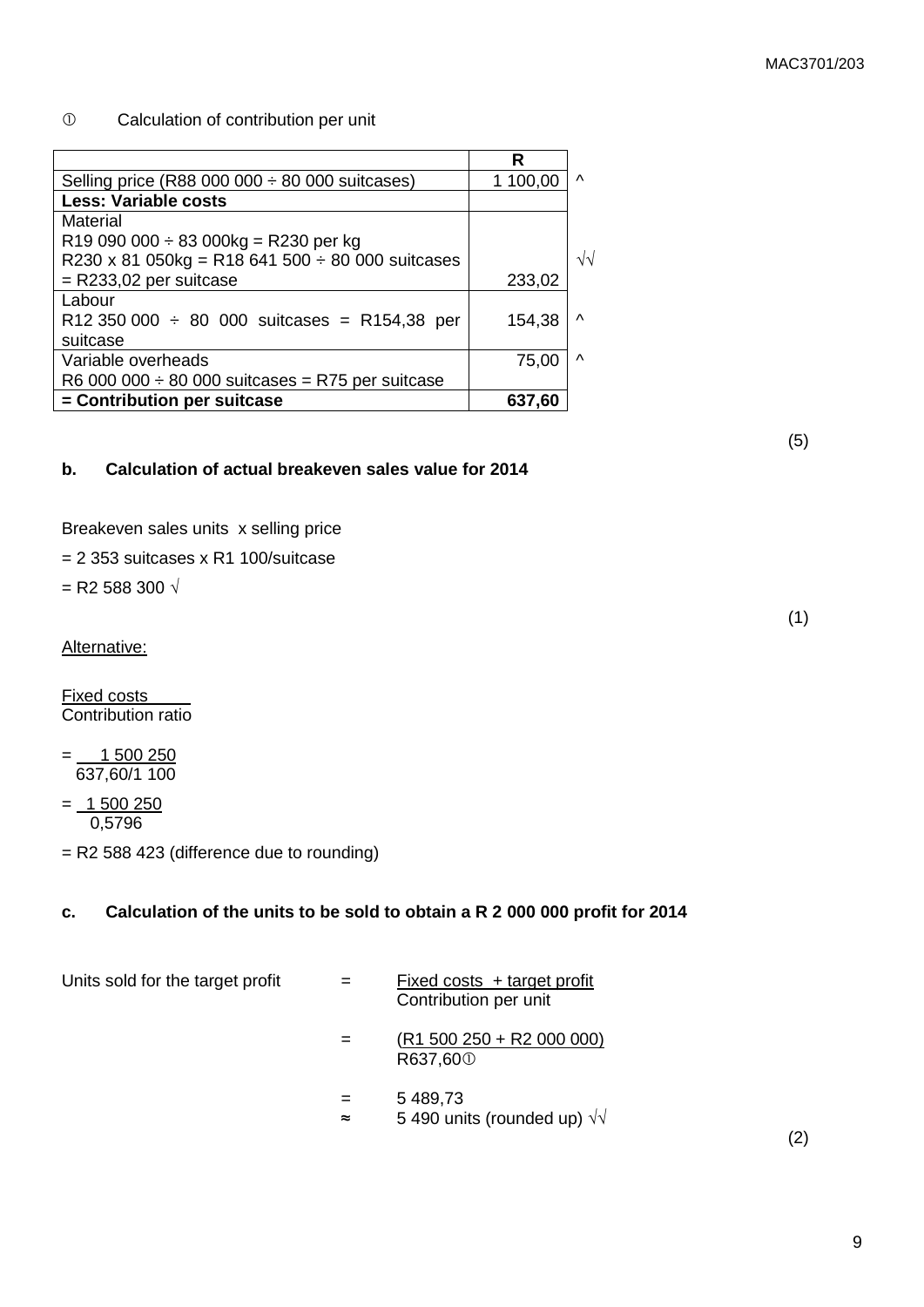**d. The expected value of suitcases the new machine will manufacture and advice to management**

| No. of<br>suitcases | <b>Probability</b> | Weighted no.<br>of suitcases |           |
|---------------------|--------------------|------------------------------|-----------|
| 61 000              | 0,10               | 6 100                        | Λ         |
| 73 000              | 0,15               | 10 950                       | $\wedge$  |
| 74 500              | 0,18               | 13410                        | $\wedge$  |
| 80 000              | 0,24               | 19 200                       | $\wedge$  |
| 87 000              | 0,22               | 19 140                       | $\lambda$ |
| 95 000              | 0,11               | 10 450                       | $\wedge$  |
|                     |                    | 79 250                       |           |

Management should not purchase the new machine as the expected output of suitcases will be less than the current 80 000 being manufactured without the new machine.  $\sqrt{ }$ 

(4)

# **e. Explain the meaning of the terms standard deviation and coefficient of variation as measures of risk**

Standard deviation is the "square root of the mean of the squared deviations from the expected value" (Drury 2012:282,291) (Drury 2015:209,299) √

Coefficient of variation is a "ratio measure of dispersion derived by dividing the standard deviation divided by the expected value" (Drury 2012:283,291) (Drury 2015:291,299) √

or

"Standard deviation measures the dispersion of the possible outcomes. It is an absolute measure. In contrast, the coefficient of variation is a relative measure derived from dividing the standard deviation by the expected value" (Drury 2012:290) (Drury 2015:298)  $\sqrt{v}$ 

"Both measures attempt to summarise the risk associated with a probability distribution. They assume that risk is measured in terms of the spread of possible outcomes" (Drury 2012:290) (Drury 2015:298). √√

(4)



Note:

Remember that for MAC3701 you do not need to know how to calculate standard deviation or the coefficient of variation, but you must be able to interpret them when making decisions regarding uncertain future profits.

# **PART B**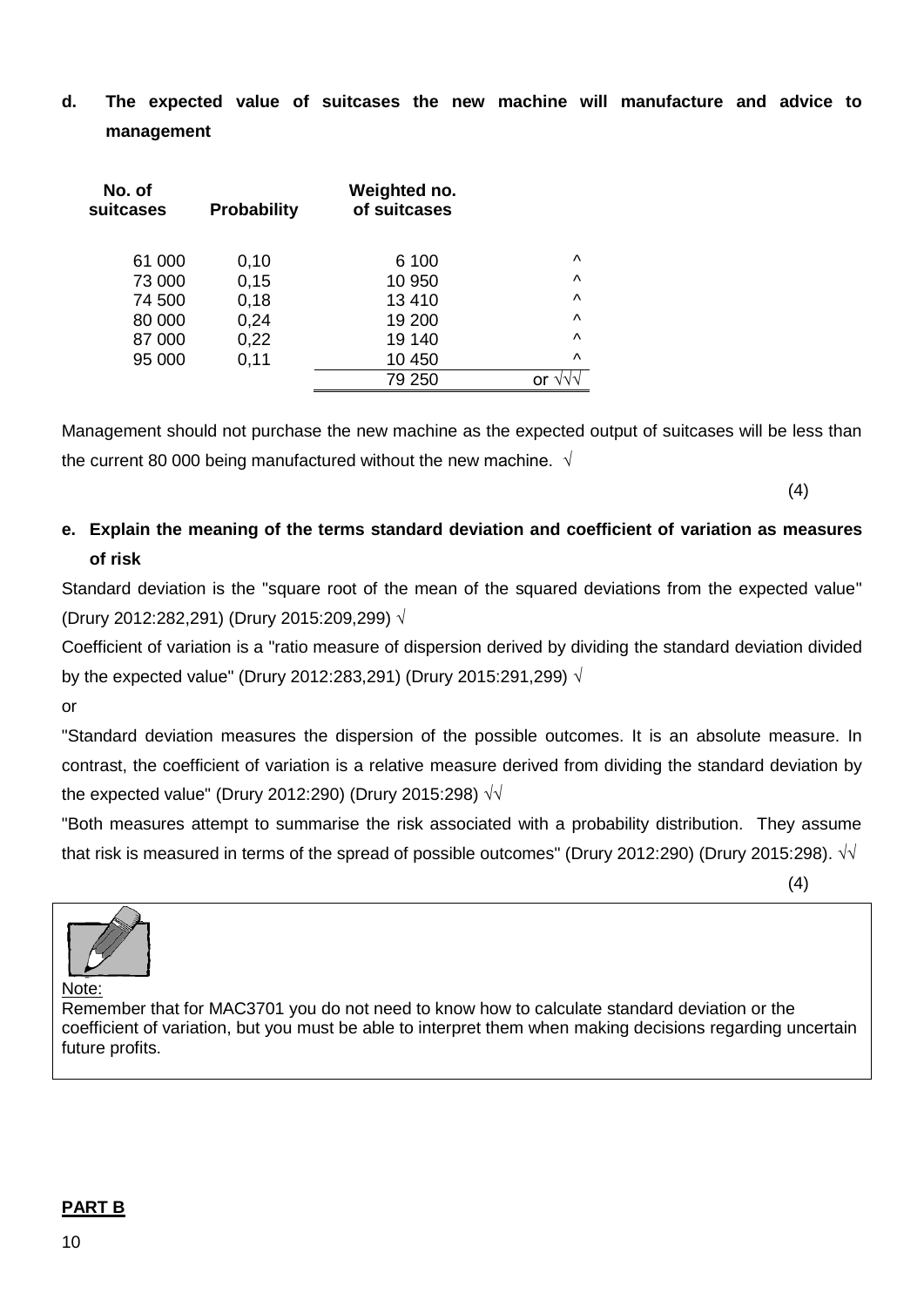(a) Standard product mix I-gel:I-creme = 16 000:10 000 = 8:5.  $\sqrt{ }$  Number of "batches" to break even = Total fixed costs / Contribution per batch  $= (240 000 + 300 000 + 225 400) / ((8 \times 720 000 / 16 000) + (5 \times 1 000 000 / 10 000))$  $= 765 400 / (8 \times 45 + 5 \times 100)$  $= 765 400 / (360 + 500)$  $= 765 400 \sqrt{ } 860 \sqrt{ }$ = 890 batches Based on the standard product mix, this amounts to:  $890 \times 8 = 7120$  I-gels $\sqrt{ }$ and 890 x 5 = 4 450 l-cremes $\sqrt{ }$ (5) (b) Break-even sales value = Fixed costs / Contribution ratio  $= 765 400 / ([720 000 + 1 000 000] / [(120 x 16 000) + (160 x 10 000])$  $= 765 400 \sqrt{11720000}$  / 3 520 000 $\sqrt{111}$  $= 765 400 / 0.4886...$  √  $= R1 566 400$ Alternative: Break-even sales value  $=$  (7 120 $\sqrt{ }$  (from (a)) x R120 $\sqrt{ }$ ) + (4 450 $\sqrt{ }$  (from (a)) x R160 $\sqrt{ }$ )  $= 854 400 + 712 000$  $= R1 566 400$ (4)

# **QUESTION 3**

#### **a. Return on investment (ROI)**

- ROI = controllable 'operating' profit / controllable investment  $=$  R400 000 / R1 700 000
	- = 23,53% √√

(2)



#### Note:

The controllable operating profit was given in this question. Take note that it rightfully excludes interest on the loan. As the current liabilities are made up of normal trade payables and creditors, it should be taken into account in the calculation of controllable investment. It has a credit balance and should thus be subtracted from the R 2 100 000 gross controllable assets.

#### **b. Residual income (RI)**

- $RI =$  Controllable profit less cost of capital of controllable investment
	- $=$  R400 000 (R1 700 000 x 12%)
	- $=$  R400 000 R204 000
	- $=$  R196 000  $\sqrt{1}$

(2)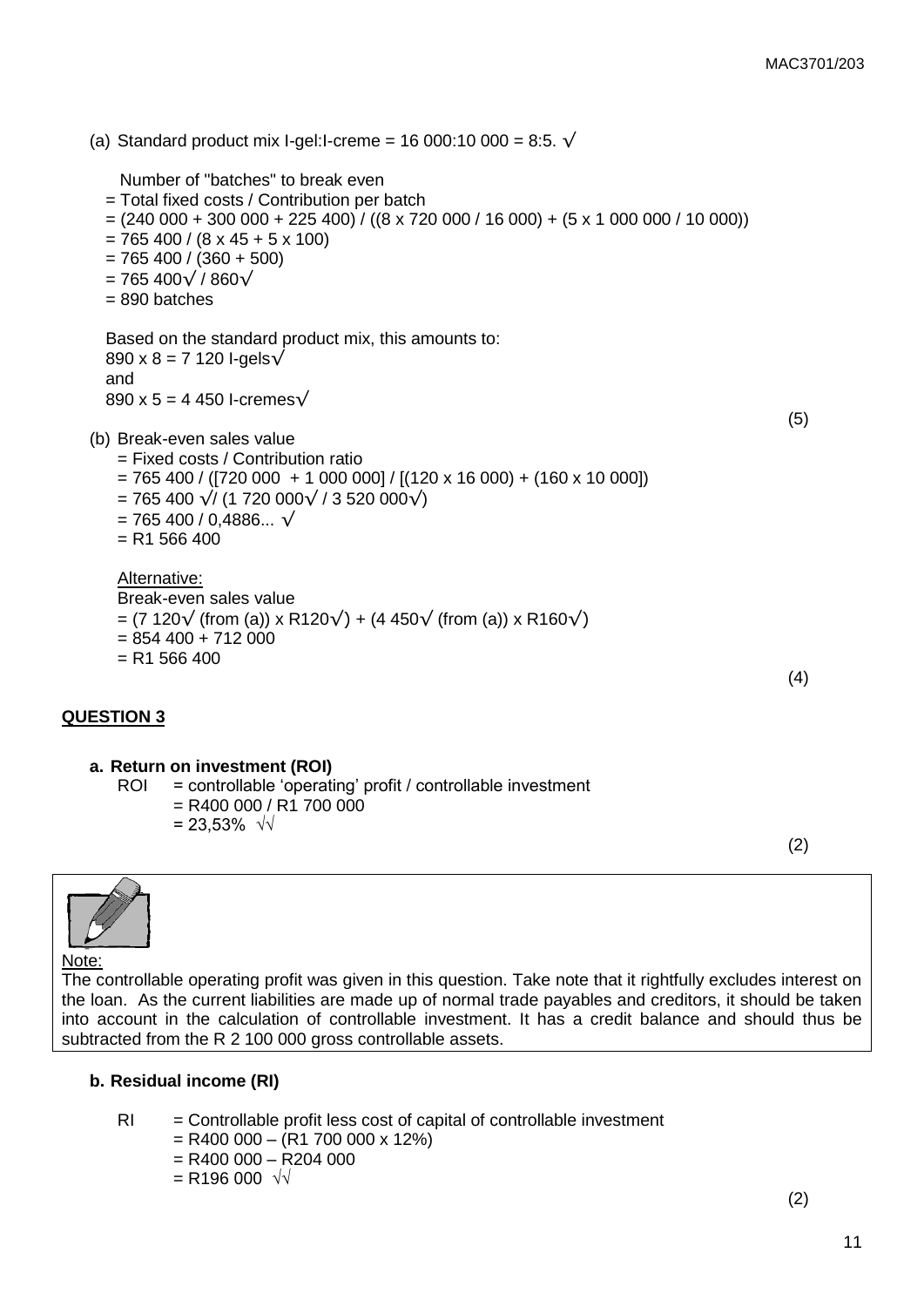**c.** "Return on investment would be the better measure"√ "when comparing divisions as it is a relative measure"√ "(i.e. based on percentage returns)"

(Drury 2012:749) (Drury 2015:775)

or

"To overcome some of the dysfunctional consequences of ROI, the residual income approach can be used." √

"Residual income suffers from the disadvantages of being an absolute measure, which means that it is difficult to compare the performance of a division with that of other divisions…"√

(Drury 2012:491) (Drury 2015:503)

(2)

- **d.i. True** The divisions cannot control these costs; therefore it should be excluded. √
- **d.ii. False**  Non-financial performance measures (which might influence the long-term sustainability of the business) should also be considered.  $\sqrt{ }$
- **d.iii. True** Refer to key terms and concepts on (page 500  $\sqrt{ }$  or page 488 of Drury 8<sup>th</sup> Edition.) or (page 515 or page 500 of the  $9<sup>th</sup>$  Edition)

(3)

**e.** The term **managerial performance** is used to refer to assessing the performance of the manager (person) at the profit centre and investment centre level in the organisation.  $\sqrt{ }$ The performance measure should only include controllable items.  $\sqrt{ }$ 

The term **economic performance** is used to refer to the performance of the division in comparison to other divisions in the organisation and those of competitors.  $\sqrt{ }$ 

It might include non-controllable and allocated costs. √

MAC3701 (MO001:75)



Note:  $\overline{A}$ lso see Drury 8<sup>th</sup> Edition page 488 - 489 and 498 - 499. or 9<sup>th</sup> Edition page 500 – 501 and 514 - 515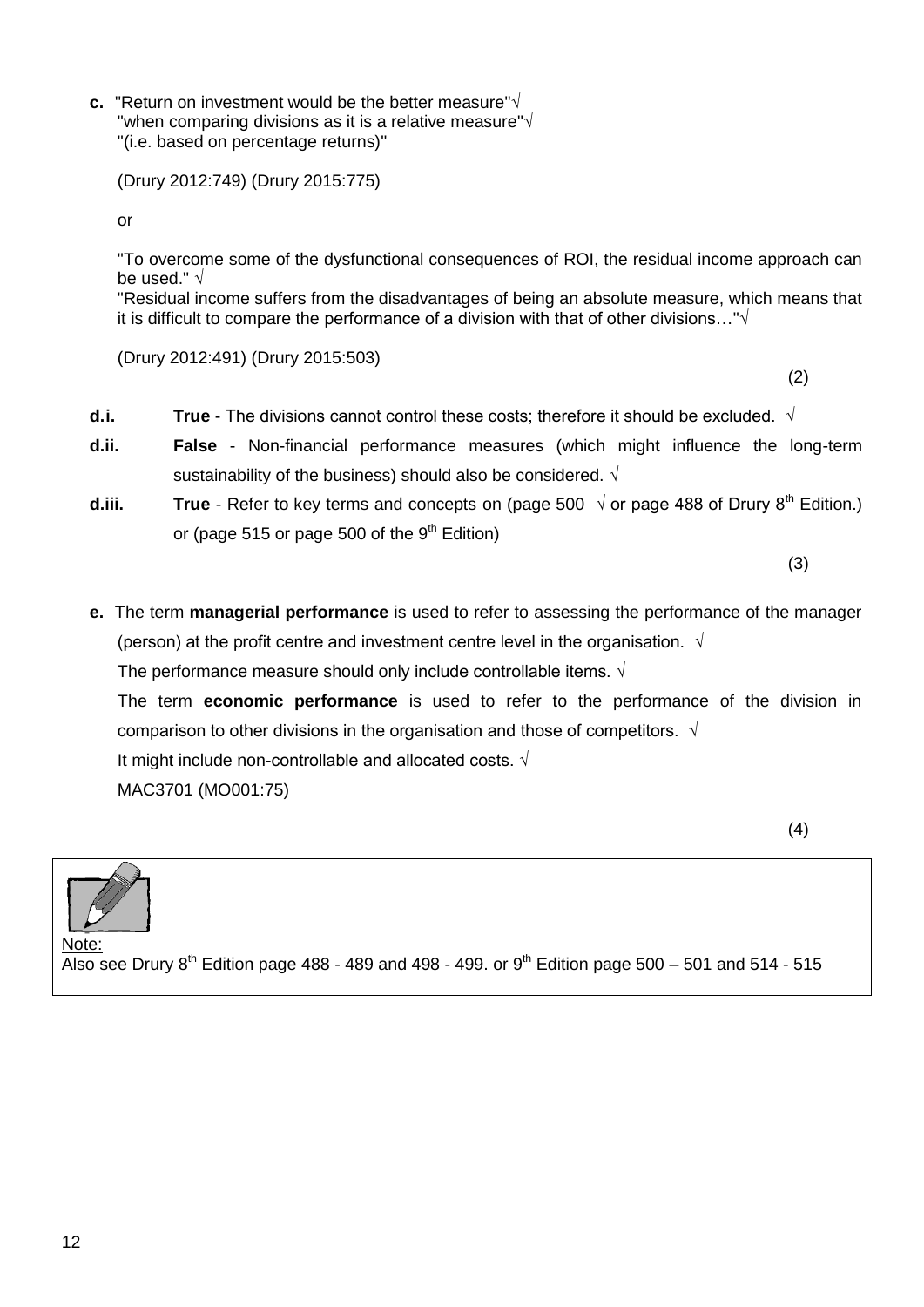# **QUESTION 4**

a.

| <b>Physical units</b> |                                                                                       |                                                                                | <b>Equivalent units</b>                               |               |                                                              |          |
|-----------------------|---------------------------------------------------------------------------------------|--------------------------------------------------------------------------------|-------------------------------------------------------|---------------|--------------------------------------------------------------|----------|
| <b>Input</b>          |                                                                                       | Output                                                                         | <b>Raw materials</b>                                  |               | <b>Conversion</b>                                            |          |
| (units)               | <b>Details</b>                                                                        | (units)                                                                        | <b>Units</b>                                          | $\frac{0}{0}$ | <b>Units</b>                                                 | $\%$     |
| 25 000<br>75 000      | Input<br>Opening WIP<br>Put into production<br>Output<br>Completed and<br>transferred | 80 000                                                                         | 80 000 ^                                              | 100           | 80 000 ^                                                     | 100      |
|                       | Normal loss<br>Abnormal loss<br><b>Closing WIP</b>                                    | $\textcircled{14}$ 000 $\textupless$<br>211 000 <sup>^</sup><br>$5000^{\circ}$ | $\circled{3}$ - $\wedge$<br>11 000^<br>$5000^{\circ}$ | 100<br>100    | $\circled{3}$ - $\wedge$<br>$6600^{\circ}$<br>$3500^{\circ}$ | 60<br>70 |
| 100 000               |                                                                                       | 100 000                                                                        | 96 000                                                |               | 90 100                                                       |          |

(6)

# $0$  100 000 x 4% = 4 000<br>  $Q$  Balancing figure

2 Balancing figure<br>3 We use the shor

 We use the short-cut method as the question has required its use if the conditions for its use are met. Losses occur at a specific point and all units reach the wastage point in the current period, so the conditions are met.

b.

| <b>Physical units</b> |                                             |                    | <b>Equivalent units</b> |     |                   |      |
|-----------------------|---------------------------------------------|--------------------|-------------------------|-----|-------------------|------|
| <b>Input</b>          |                                             | Output             | <b>Raw materials</b>    |     | <b>Conversion</b> |      |
| (units)               | <b>Details</b>                              | (units)            | <b>Units</b>            | ℅   | <b>Units</b>      | $\%$ |
| 25 000<br>75 000      | Input<br>Opening WIP<br>Put into production |                    |                         |     |                   |      |
|                       | Output<br>Completed and<br>transferred      | 80 000             | 80 000 ^                | 100 | 80 000^           | 100  |
|                       | Normal loss                                 | $@3000 \checkmark$ | $\Lambda$               |     | $\Lambda$         |      |
|                       | Abnormal loss                               | $$12000^{\circ}$   | 12 000^                 | 100 | 12 000^           | 100  |
|                       | <b>Closing WIP</b>                          | $5000^{\circ}$     | $5000^{\circ}$          | 100 | $3500^{\circ}$    | 70   |
| 100 000               |                                             | 100 000            | 97 000                  |     | 95 500            |      |

(6)

 $\frac{4}{5}$  75 000 x 4% = 3 000<br>
S Balancing figure

Balancing figure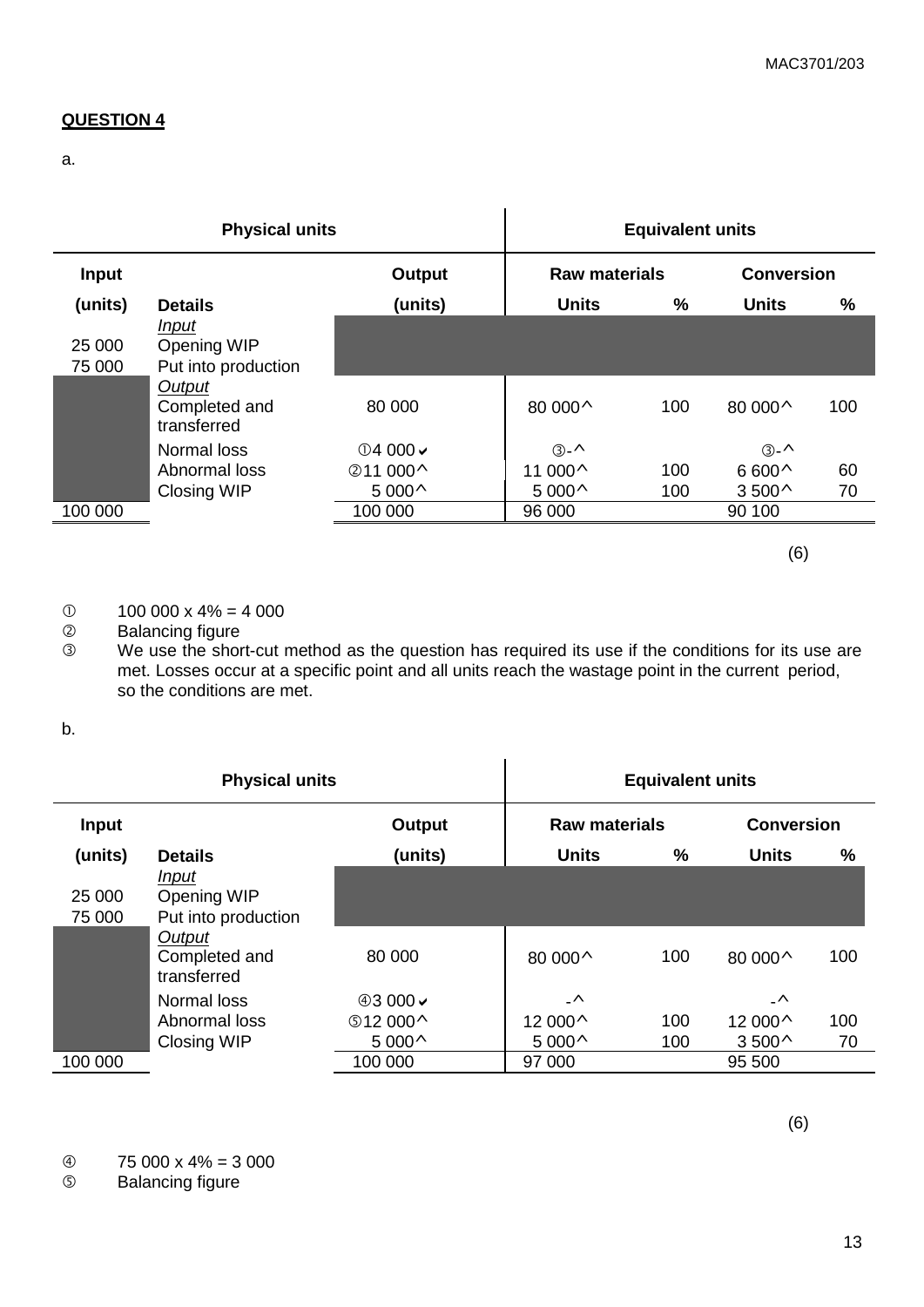#### **Simplified summary of basic differences between methods used in MAC2601 and MAC3701:**

- 1. In MAC2601, we never used the short-cut method. However, in MAC3701 we can use the shortcut method when the question does not specifically disallow its use **and** either of the following applies:
- Losses occur at a **specific point** in the process **and all** your units in the output column have passed or reached the wastage point **in the current period**
- Losses occur **evenly** throughout the process (then you can always use the shortcut method for purposes of MAC3701 (Drury method))

The **first** bullet above **basically** means that:

- Opening WIP % of completion (at the beginning of this period)  $\leq$  WP
- Closing WIP % of completion (at the end of this period) >= WP

### **OR in other words**

- If opening WIP reaches/passes the wastage point in the current period (i.e. has not yet reached/passed this point when the current period begins)
- If closing WIP has reached/passed this point by the end of the current period
- 2. In MAC2601, normal losses always occurred at a **specific point** in the process and were calculated on **all units that reached/passed the wastage point in the current period**. In MAC3701, the possibility is added that normal losses **can occur evenly throughout the process** (see point 1 above) and are **sometimes calculated only on "inputs"** (by referring to "inputs" in terms of the normal loss, Drury actually means the units put into production/started in the current period).

A MAC3701 question should specify whether losses occur evenly throughout the process or at a specific point and if it occurs at a specific point, which units the loss should be calculated on.

3. In MAC2601, **abnormal losses** could occur either at the same point in the process than the normal loss, or when a specific event takes place causing an abnormal loss at a different point in the process. In both these cases, we used the percentage of completion when **the abnormal loss occurred** as our percentage in the equivalent units for conversion column.

When losses occur **evenly** throughout the process and are **detected at the end** of the process, we will use 100% as our percentage in the equivalent units for conversion column (see above question). For simplicity, we will **not** combine (in MAC3701) a **once-off** event causing an abnormal loss to occur at a specific point with normal losses occuring **evenly** throughout the process. For simplicity, the **detection** of losses will always be at the end of the process for MAC3701 purposes **if the losses occur evenly** throughout the process.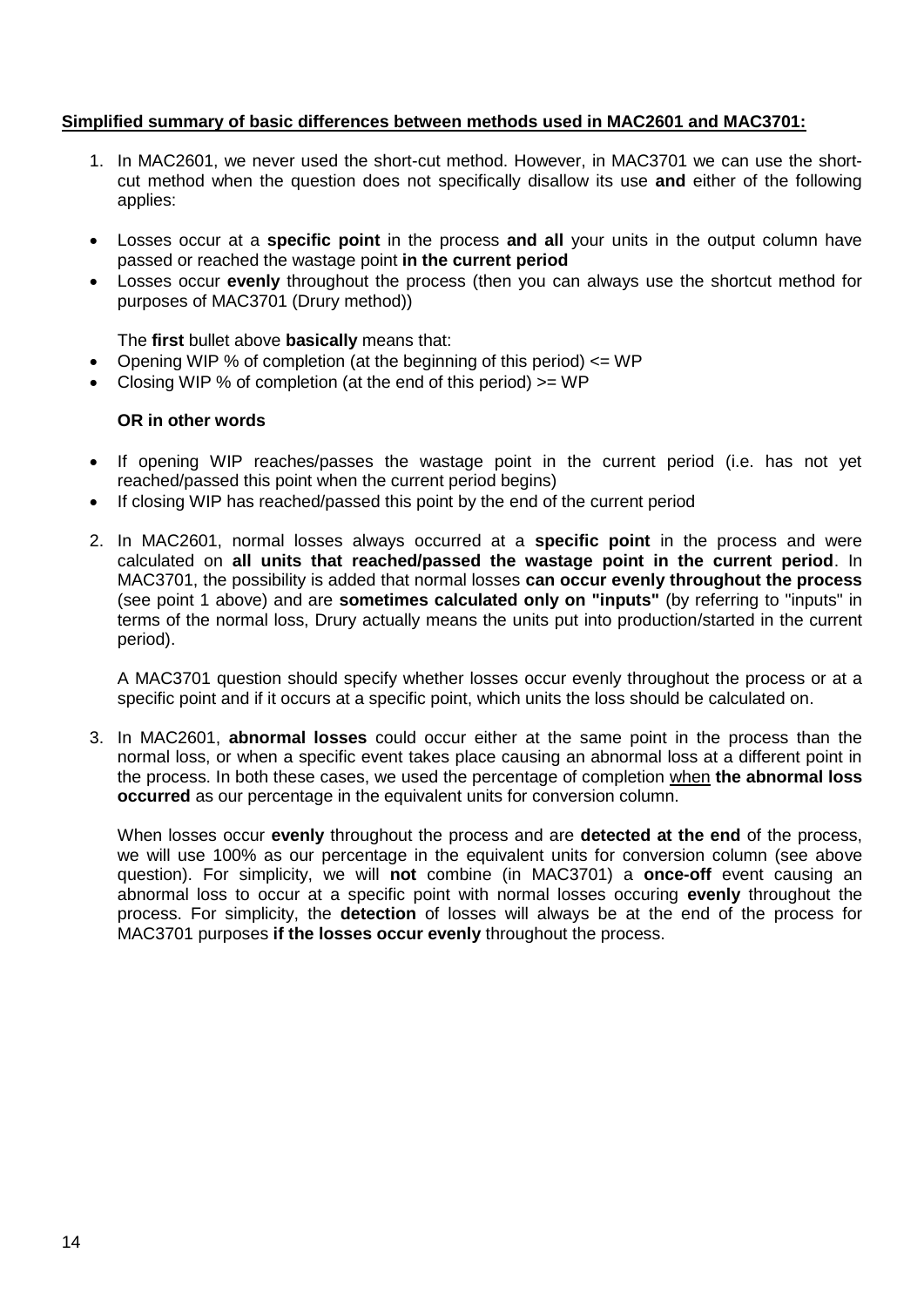**R**

# **QUESTION 5**

# **Budgeted statement of profit or loss for the six months ended 31 October 2014**

|                                                              | ĸ                    |            |
|--------------------------------------------------------------|----------------------|------------|
| Revenue ((R5 000 000 X 108%)/ 2))                            | 2 700 000            | √          |
| Cost of sales ((R2 000 000 X 105%)/ 2))                      | (1050000)            | $\sqrt{}$  |
| <b>Gross profit</b>                                          | 1 650 000            |            |
| Other income – dividends from Assus Ltd (Accrued last year)  |                      | $\sqrt{}$  |
| <b>Less: Operating expenses</b>                              | (1336620)            |            |
| Depreciation 1                                               | 180 000              | $\sqrt{2}$ |
| Finance costs/ Interest on loan ( $(R3 000 000 x 8%) / 2$ )) | 120 000              | $\sqrt{}$  |
| Rental expense 2                                             | 177 120              | $\sqrt{2}$ |
| (R120 000 x 106% x 6 months)<br><b>Salaries</b>              | 763 200              | $\sqrt{}$  |
| Administrative expenses (R15 000 x 107% x 6 months)          | 96 300               | $\sqrt{}$  |
| <b>Profit before tax</b>                                     | 313 380              |            |
| Income tax expense (R3 000 x 6 months)                       | 18 000               | $\sqrt{}$  |
| <b>Profit after tax</b>                                      | 295 380              |            |
|                                                              |                      |            |
| <b>Calculations:</b>                                         |                      |            |
| 1 Depreciation                                               |                      |            |
| Office equipment ((R1 000 000 x 80%) x 20%) / 2))<br>$=$     | R80 000              |            |
| Machinery<br>((R1 000 000 x 20%) / 2))<br>$=$                | R100 000             |            |
| =                                                            | R <sub>180</sub> 000 |            |
| 2 Rental expense                                             |                      |            |
| Factory (R16 000 x 105% x 6 months)<br>$=$                   | R100 800             |            |
| Vehicles (R12 000 x 106% x 6 months)<br>=                    | R76 320              |            |
| =                                                            | R177 120             |            |
|                                                              |                      |            |

 $(11)$ 

# **QUESTION 6**

(a) Economic order quantity

$$
= \sqrt{\frac{2 \times U \times C}{H^+(P \times i)}}
$$

$$
= \sqrt{\frac{2 \times 10\ 000 \times R200}{R5 + (R30 \times 15\%)} \quad \sqrt{\frac{1}{2}}}{}
$$
  
- 
$$
\sqrt{\frac{R4\ 000\ 000}{R4}}
$$

$$
=\sqrt{\frac{R9,50}{R9,50}}
$$

= 648,8856...

= 649 calculators (Rounded up)  $\sqrt{}$ 

(3)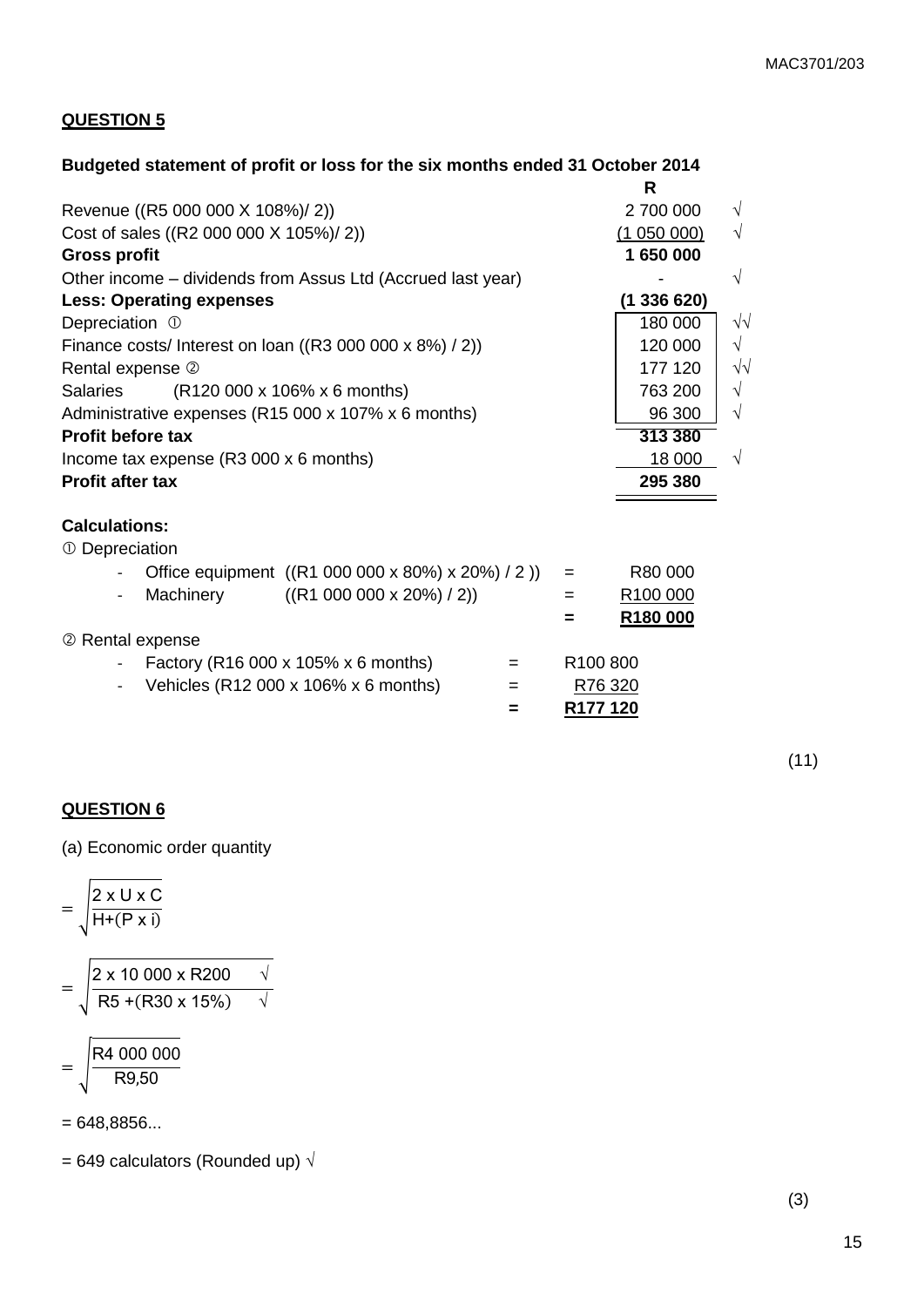| (b) Re-order point $=$ |     | (average rate of usage x lead time) + safety stock |   |     |
|------------------------|-----|----------------------------------------------------|---|-----|
|                        | $=$ | $((10\ 000\ / \ 250) \times 10) + 80$ $\sqrt{10}$  |   |     |
|                        | $=$ | 480 calculators                                    | V |     |
|                        |     |                                                    |   | (3) |
| <b>QUESTION 7</b>      |     |                                                    |   |     |

# **(a) COST DRIVERS**

| <b>Activities</b>    | <b>Cost drivers</b>     |                                 |       |
|----------------------|-------------------------|---------------------------------|-------|
| Material acquisition | Number of orders        | $\mathbf{v}$                    |       |
| Material handling    | Material movements ^    |                                 |       |
| Machine setups       | Machine setups          | $\boldsymbol{\mathsf{\Lambda}}$ |       |
| Machine maintenance  | Machine hours           | $\boldsymbol{\mathsf{\Lambda}}$ |       |
| Indirect labour      | Indirect labour hours ^ |                                 |       |
|                      |                         |                                 | (2,5) |

**Product**

### **(b) Profit per unit**

Wing **Zing** Xeng Selling price **R55,00** R55,00 R70,00 R58,00 Variable cost per unit R1,85 R2,62 R3,58 √ Fixed cost per unit  $\mathbb D$  R49,15 R61,38 R49,42 **Profit per unit** R4,00 R6,00 R6,00 R5,00 **Fixed cost per unit Product Wing Zing Xeng** Material acquisition  $R30\,000$  R50 000  $\sqrt{}$ (3/10 X R100K) (5/10 X R100K) (2/10 X R100K) Material handling R16 667 R8 333 R25 000 √ (2/6 X R50K) (1/6 X R50K) (3/6 X R50K) Machine set ups R13 333 R40 000 R26 667  $\sqrt{ }$ (1/6 x R80K) (3/6 x R80K) (2/6 x R80K) Machine maintenance  $R24\,444$  R36 667 R48 889  $\sqrt{ }$ (2/9 x R110K) (3/9 x R110K) (4/9 x R110K) Indirect labour  $R13846$  R18 462 R27 692 √ (3/13 x R60K) (4/13 x R60K) (6/13 x R60K) **Total R98 290 R153 462 R148 248** √ Units 2 000 2 500 3 000 **Fixed cost per unit R49,15 R61,38 R49,42** √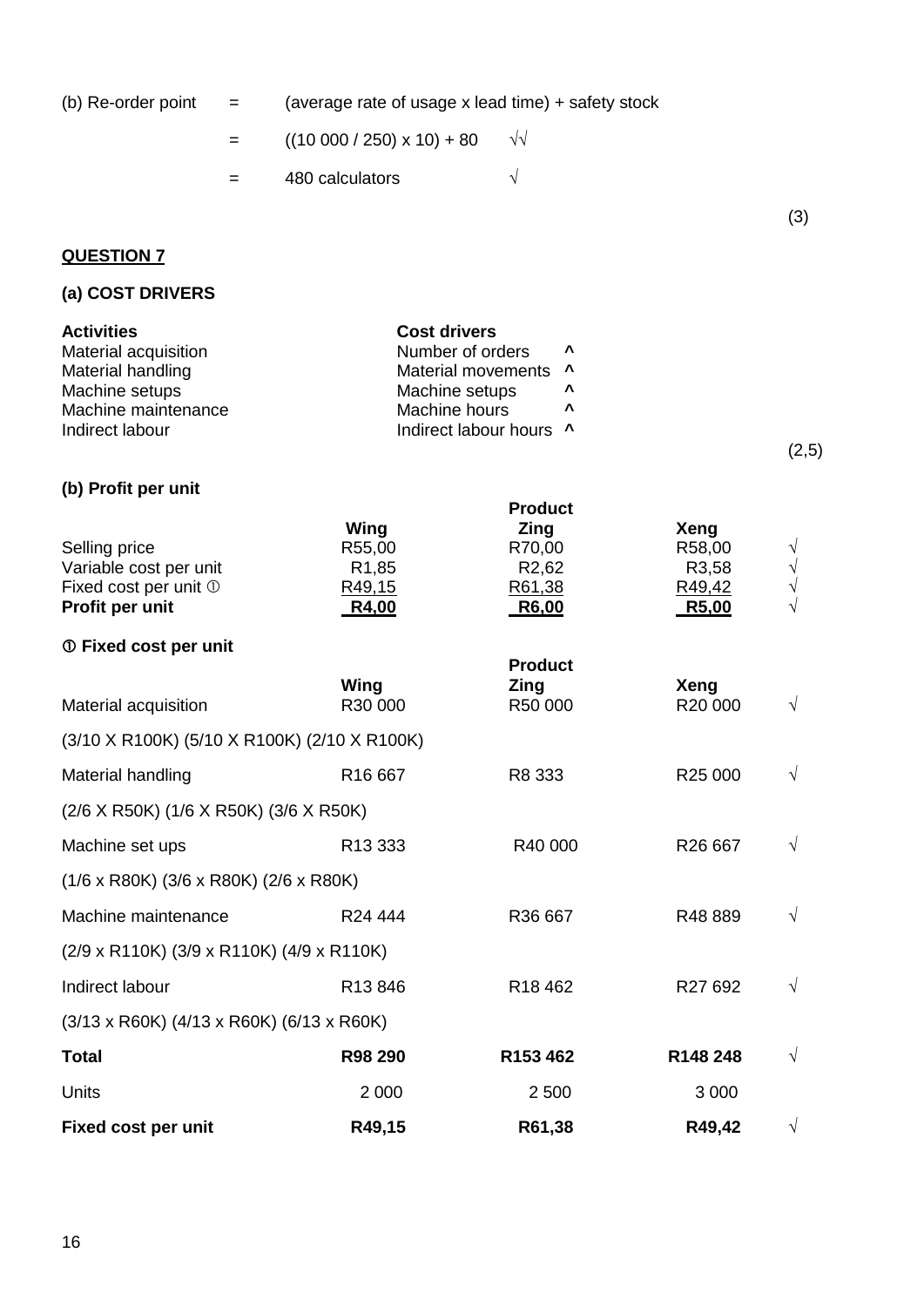# **OR ALTERNATIVELY**

# **Activity rates**

| Material acquisition               | (R100000 / 10) | $=$ | R <sub>10</sub> 000 per order      |
|------------------------------------|----------------|-----|------------------------------------|
| Material handling                  | (R50000/6)     | $=$ | R8 333,33 per material movement    |
| Machine setups                     | (R80000/6)     | $=$ | R13 333,33 per machine setup       |
| Machine maintenance (R110 000 / 9) |                | $=$ | R12 222,22 per machine hour        |
| Indirect labour                    | (R60 000 / 13) | $=$ | R4 615,38 per indirect labour hour |

|                                                                                     | <b>Product</b>      |                     |                     |      |
|-------------------------------------------------------------------------------------|---------------------|---------------------|---------------------|------|
|                                                                                     | Wing                | Zing                | <b>Xeng</b>         |      |
| Material acquisition                                                                | R30 000             | R50 000             | R20 000             |      |
| $(3 \times R10 000)$ $(5 \times R10 000)$ $(2 \times R10 000)$                      |                     |                     |                     |      |
| Material handling                                                                   | R <sub>16</sub> 667 | R8 333              | R25 000             |      |
| $(2 \times R8 333,33)$ (1 x R8 333,33) (3 x R8 333,33)                              |                     |                     |                     |      |
| Machine setups                                                                      | R13 333             | R40 000             | R <sub>26</sub> 667 |      |
| $(1 \times R13 \, 333, 33)$ $(3 \times R13 \, 333, 33)$ $(2 \times R13 \, 333, 33)$ |                     |                     |                     |      |
| Machine maintenance                                                                 | R <sub>24</sub> 444 | R36 667             | R48889              |      |
| (2 x R12 222,22) (3 x R12 222,22) (4 x R12 222,22)                                  |                     |                     |                     |      |
| Indirect labour                                                                     | R13846              | R <sub>18</sub> 462 | R <sub>27</sub> 692 | V    |
| $(3 \times R4 615,38)$ (4 x R4 615,38) (6 x R4 615,38)                              |                     |                     |                     |      |
| <b>Total</b>                                                                        | R98 290             | R153 462            | R148 248            |      |
| Units                                                                               | 2 0 0 0             | 2 500               | 3 0 0 0             |      |
| Fixed cost per unit                                                                 | R49,15              | R61,38              | R49,42              | V    |
|                                                                                     |                     |                     |                     | (11) |